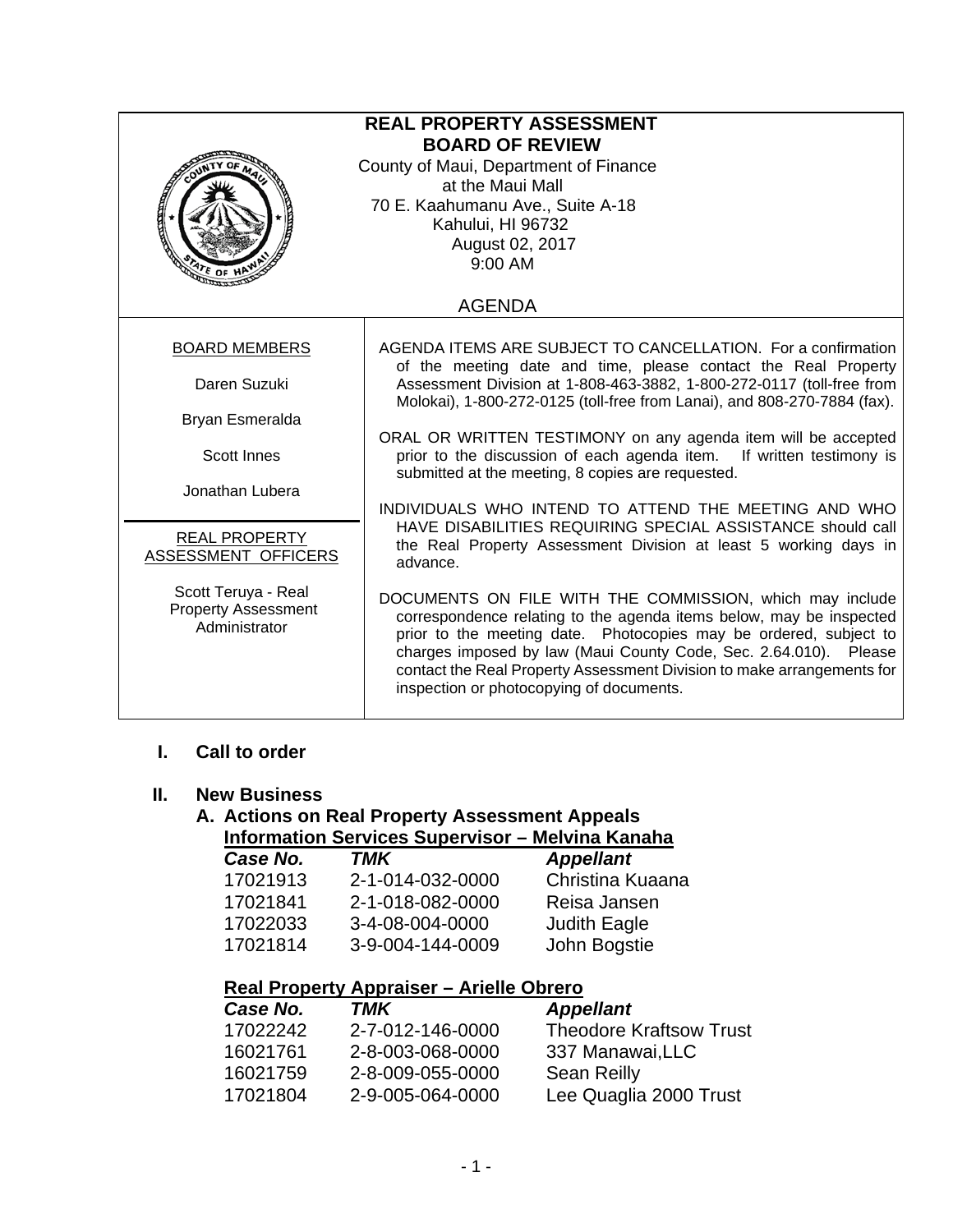# **Real Property Appraiser – James Kurokawa**

| Case No. | TMK              | <b>Appellant</b>                  |
|----------|------------------|-----------------------------------|
| 17022305 | 3-8-013-006-0002 | The Kemp Family 1991 Living Trust |
| 17022304 | 3-8-013-006-0012 | Kemp Family 1991 Living Trust     |
| 17022304 | 3-8-013-006-0010 | Ronald A Rascia                   |
| 17022286 | 3-9-004-025-0019 | Lee Rose Rulijancich              |
| 16021707 | 3-9-004-025-0031 | <b>Brent Green</b>                |

### **Real Property Appraiser – Seiko Machida**

| Case No. | <b>TMK</b>       | <b>Appellant</b>             |
|----------|------------------|------------------------------|
| 17022254 | 3-7-011-012-0000 | <b>IED Downstream LLC</b>    |
| 17022060 | 4-2-009-024-0000 | <b>Marla Doss</b>            |
| 17021961 | 2-4-001-023-0000 | Maui Land & Pineapple Co INC |
| 17021946 | 4-2-004-035-0000 | Maui Land & Pineapple Co INC |
| 17021948 | 4-2-004-037-0000 | Maui Land & Pineapple Co INC |
| 17021949 | 4-2-004-053-0000 | Maui Land & Pineapple Co INC |
| 17021951 | 4-2-004-054-0000 | Maui Land & Pineapple Co INC |

#### **Real Property Appraiser – Kari Stockwell**

| Case No. | TMK              | <b>Appellant</b>             |
|----------|------------------|------------------------------|
| 16021728 | 4-4-006-049-0003 | Michael Boylan               |
| 17021788 | 4-4-008-002-0062 | <b>Long Family Trust</b>     |
| 16021729 | 4-4-008-002-0103 | <b>Howard Heller L Trust</b> |
| 16021730 | 4-4-008-002-0113 | <b>Howard Heller L Trust</b> |
| 16021731 | 4-4-008-002-0146 | James Cheng Wei Kung         |
| 16021776 | 4-4-008-002-0224 | Raju Family 1999 Trust       |
| 16021672 | 4-4-008-002-0324 | Rosellyn Rudolph Trust       |
| 16021769 | 4-4-008-002-0327 | <b>Huber Enterprises LTD</b> |
| 17021819 | 4-4-008-002-0347 | <b>Gordon Fall</b>           |
| 17021798 | 4-4-008-002-0352 | <b>Susan Mcleod</b>          |
| 17022208 | 4-4-008-002-0034 | <b>Pacific Building Corp</b> |
| 17022209 | 4-4-008-002-0035 | <b>Pacific Building Corp</b> |
| 17022210 | 4-4-008-002-0045 | <b>Pacific Building Corp</b> |
| 17022212 | 4-4-008-002-0059 | <b>Pacific Building Corp</b> |
| 17022213 | 4-4-008-002-0060 | <b>Pacific Building Corp</b> |
| 17022214 | 4-4-008-002-0066 | <b>Pacific Building Corp</b> |
| 17022215 | 4-4-008-002-0073 | <b>Pacific Building Corp</b> |
| 17022216 | 4-4-008-002-0079 | <b>Pacific Building Corp</b> |
| 17022217 | 4-4-008-002-0081 | <b>Pacific Building Corp</b> |
| 17022218 | 4-4-008-002-0088 | <b>Pacific Building Corp</b> |
| 17022219 | 4-4-008-002-0102 | <b>Pacific Building Corp</b> |
| 17022220 | 4-4-008-002-0109 | <b>Pacific Building Corp</b> |